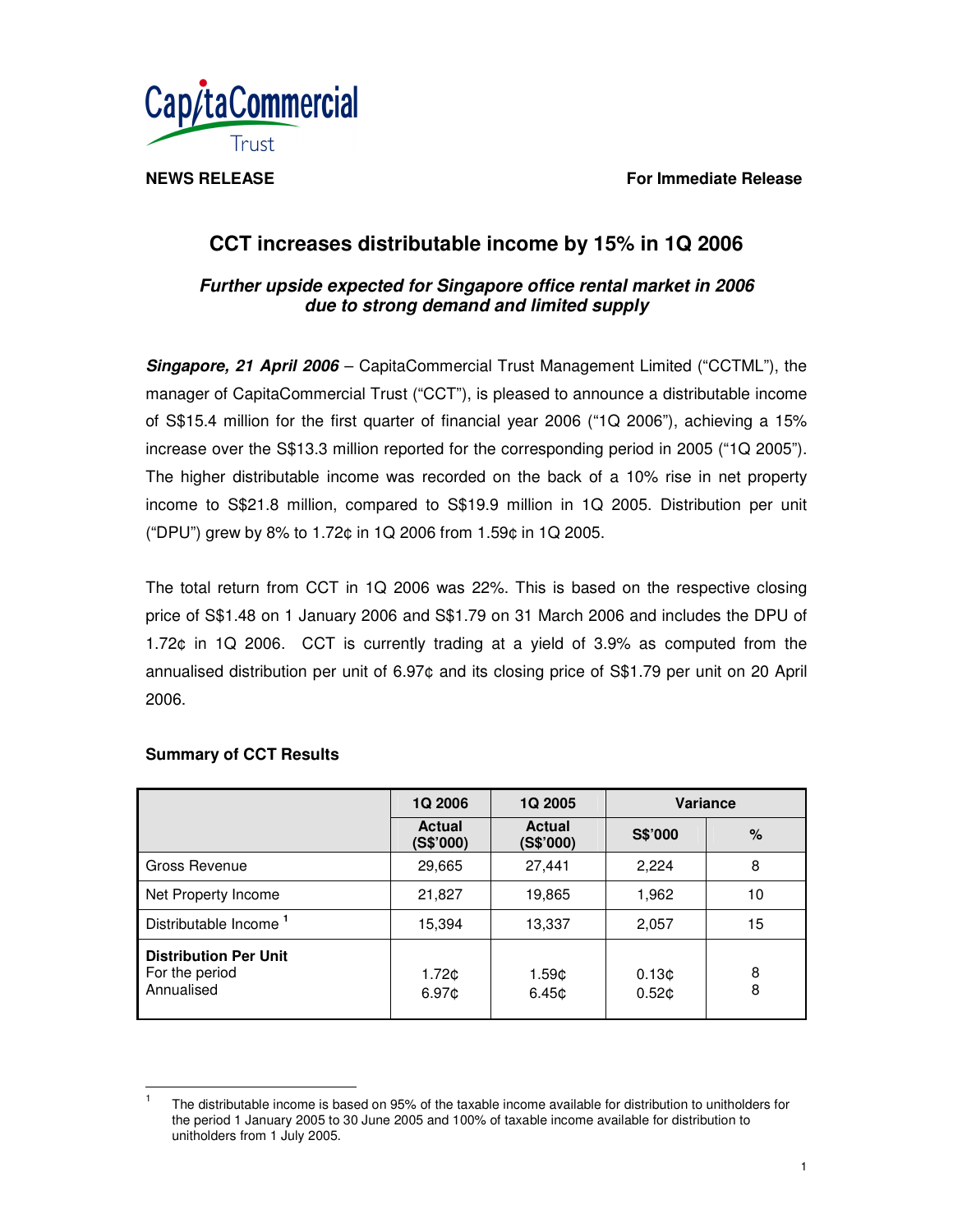Sum Soon Lim, Chairman of CCTML said, "CCT has done very well in achieving a 15% increase in distributable income compared to the first quarter last year. CCT's strategy of proactive asset management, and acquisition of strategic and yield-accretive properties has proven to be effective. Improving economic conditions and positive regulatory measures in Singapore have also contributed to the good performance. With continued economic growth in Singapore, demand fundamentals will remain strong for the office sector. Looking ahead, CCT's well-managed and quality portfolio will benefit from the potential upside since there is a limited supply of prime office space. "

David Tan, CEO of CCTML said, "Riding on stronger demand for office space, we expect CCT's well-located properties to have positive rental reversions when the existing leases are up for renewal, or when new leases are signed. CCT's portfolio will grow in 2006 as we work towards completing the purchase of Raffles City, while pursuing other prime acquisitions in Singapore and overseas. Assuming successful completion of the Raffles City transaction, CCT's asset size will be at least S\$3.5 billion by the third quarter of 2006."

### **Portfolio Highlights**

CCT's committed occupancy stands close to 100%  $^2$  as at 31 March 2006, as compared to 96% a year ago. From a total of 27,000 sq m  $^2$  of net lettable area due for renewal in 2006, 39% has already been renewed by 1Q 2006. The retention ratio for renewals was 82% as at 31 March 2006. Generally, most of CCT's properties have enjoyed positive rental reversions from the new leases and renewals committed for the quarter.

### **Singapore – Proposed Raffles City Acquisition**

As previously announced on 19 March 2006, CCT signed a conditional put and call option agreement with Tincel Properties (Private) Limited ("TPPL") to acquire Raffles City ("RC"), located in Singapore's Central Business District. The total purchase consideration is S\$2.166 billion with a projected annualised property yield of 4.9% for 2006 and 5.1% for 2007. The transaction is expected to be completed by end-August 2006.

### **Overseas - Investment in Malaysia**

On 12 April 2006, CCT has completed its investment in 100% of the junior bonds worth RM45 million (about S\$20 million) issued by Aragorn ABS Berhad, a special purpose vehicle in an asset-backed securitisation structure to own Wisma Technip, a prime office asset in Malaysia. This is CCT's first overseas foray into its identified market of Kuala Lumpur, Malaysia.

<sup>2</sup> Excludes the retail space in two properties - the Market Street Car Park and Golden Shoe Car Park – which are currently undergoing enhancement works.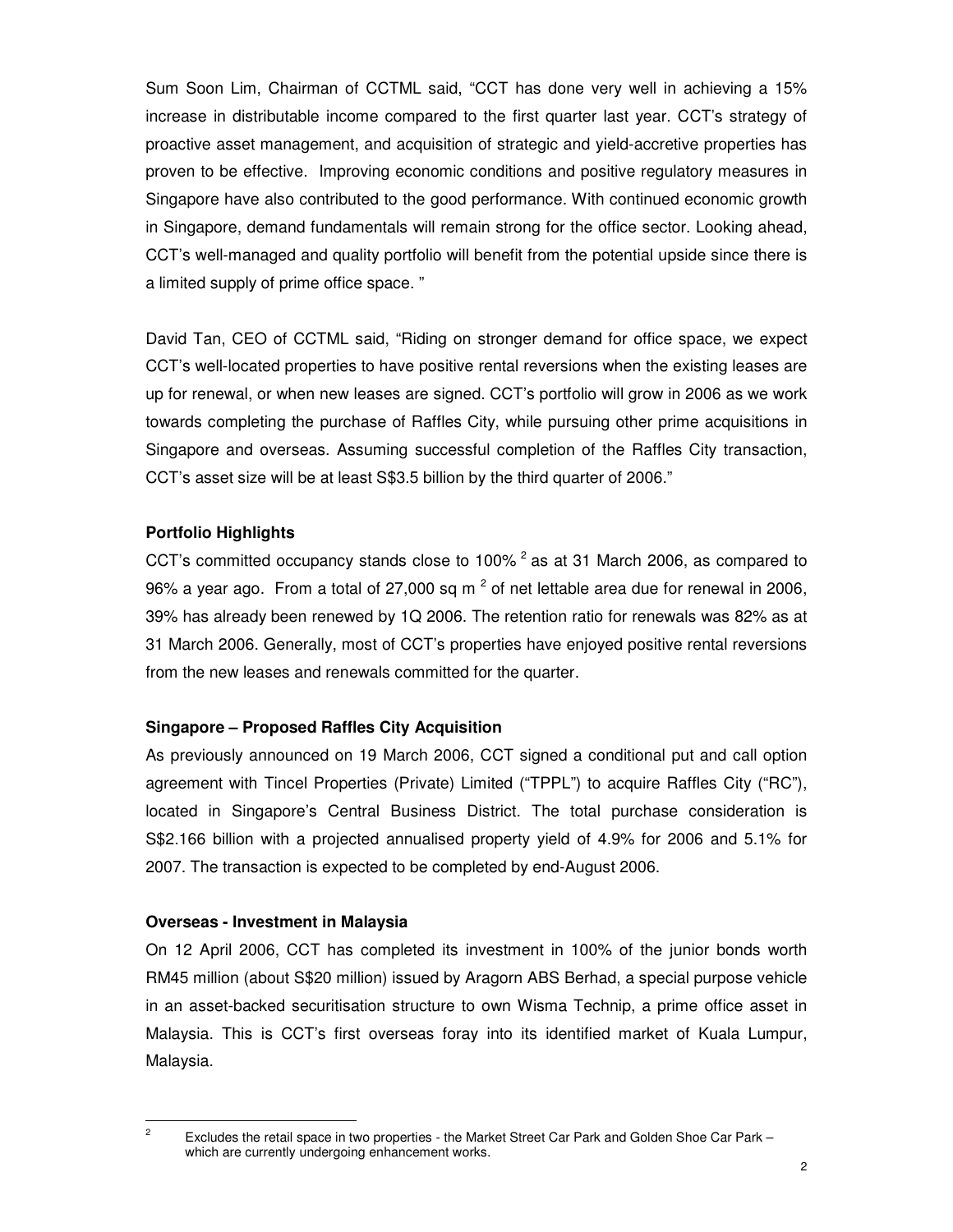#### **Office Market Outlook**

Estimates by Singapore's Ministry of Trade and Industry show a growth in gross domestic product ("GDP") of 9.1% in 1Q 2006, compared to the corresponding period in 2005. Singapore's strong economic performance and recovering job market has visibly improved demand for office space. According to the CB Richard Ellis Q1 2006 MarketView, prime office rents as at end-March 2006 reached S\$5.60 psf per month, up from S\$5.20 psf per month in the previous quarter and S\$4.65 psf per month a year ago. With optimism in the office property market, CB Richard Ellis has projected that average prime and Grade A office rents will rise to S\$6.50 psf per month and S\$7.20 psf per month respectively by end-2006.

Kuala Lumpur, Malaysia - An increasingly tight supply of quality office space in Kuala Lumpur, Malaysia has prompted total rental growth in 2005 to go up 14% year-on-year according to Colliers International Regional Research February 2006 Quarterly Update. The report also said that the office market is expected to perform well in tandem with prospective GDP growth in 2006, anticipated in the range of 4.9% to 5.4%.

#### **About CapitaCommercial Trust** (www.cct.com.sg)

CCT is Singapore's first commercial property trust with a market capitalisation of S\$1.6 billion based on closing price of S\$1.79 per unit on 31 March 2006. It aims to own and invest in real estate and real estate-related assets which are income producing and used, or predominantly used, for commercial purposes. CCT currently owns a S\$2.1 billion portfolio of eight prime properties in Singapore and an office asset in Kuala Lumpur, Malaysia. The properties are Capital Tower, 6 Battery Road, HSBC Building, Starhub Centre, Robinson Point, Bugis Village, Golden Shoe Car Park and Market Street Car Park in Singapore, and Wisma Technip in Malaysia.

CCT is managed by an external manager, CCTML, which is an indirect wholly-owned subsidiary of CapitaLand, one of the largest listed real estate companies in Asia.

#### **Issued by CapitaCommercial Trust Management Limited** (Company registration no. 200309059W)

# **For media enquiries, please contact:**

Julie Ong, DID: (65) 6823 3541; Mobile: (65) 97340122 Email: julie.ong@capitaland.com.sg

#### **For analyst enquiries, please contact:**

Ho Mei Peng, DID: (65) 6826 5586; Email: ho.meipeng@capitaland.com.sg